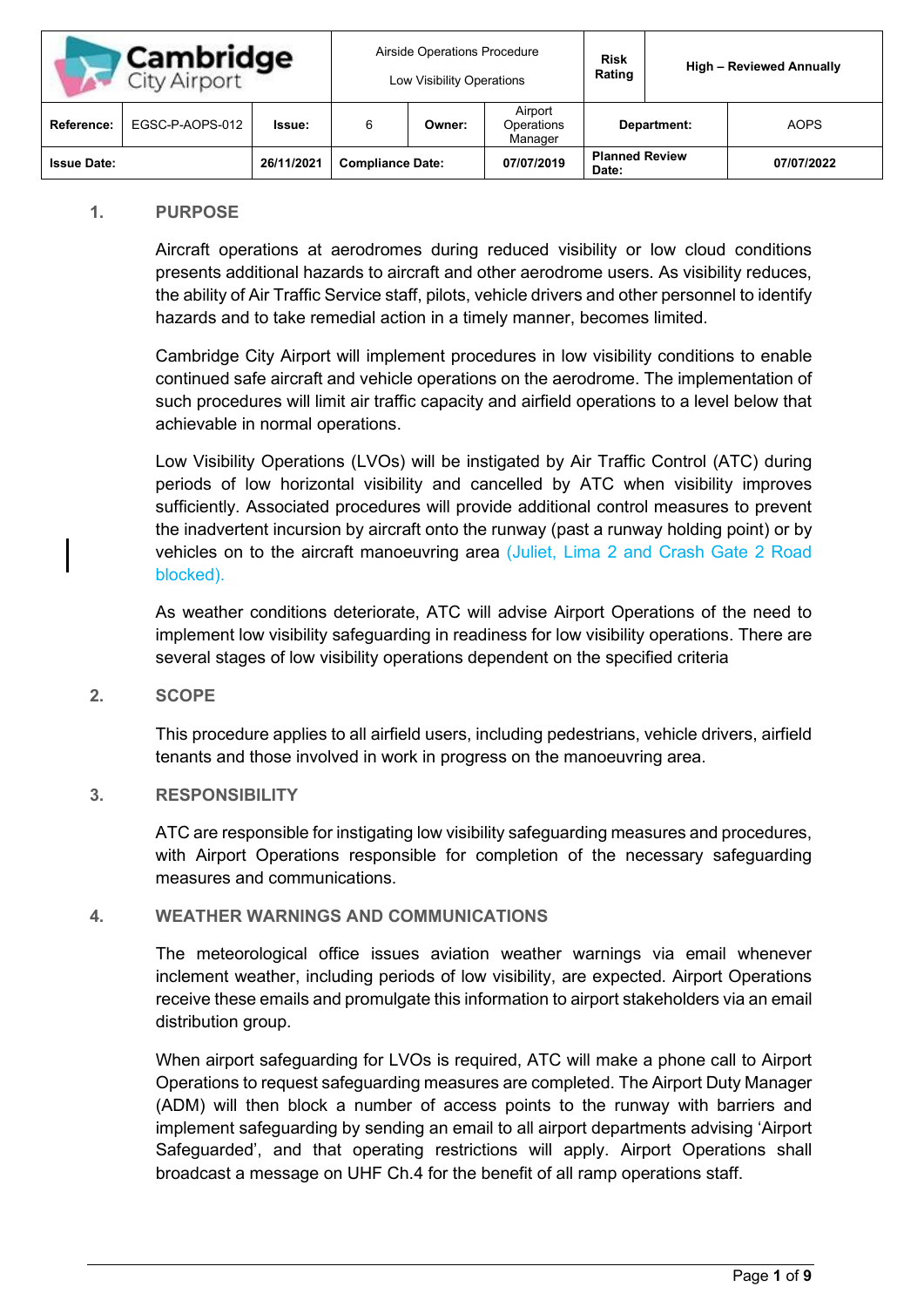| Cambridge<br><b>City Airport</b> |                 | Airside Operations Procedure<br>Low Visibility Operations |                         |        | <b>Risk</b><br>Rating            |                                | <b>High - Reviewed Annually</b> |             |
|----------------------------------|-----------------|-----------------------------------------------------------|-------------------------|--------|----------------------------------|--------------------------------|---------------------------------|-------------|
| Reference:                       | EGSC-P-AOPS-012 | <b>Issue:</b>                                             |                         | Owner: | Airport<br>Operations<br>Manager | Department:                    |                                 | <b>AOPS</b> |
| <b>Issue Date:</b>               |                 | 26/11/2021                                                | <b>Compliance Date:</b> |        | 07/07/2019                       | <b>Planned Review</b><br>Date: |                                 | 07/07/2022  |

### **4.1. Email Notification**

Airport Operations will send an email with the following text template to the 'Low Visibility Safeguarding' distribution list.

# **\*\*AIRPORT SAFEGUARDED FOR LOW VISIBILITY OPERATIONS\*\***

*Cambridge City Airport is now in Low Visibility Operations until further notice. Note that the following restrictions will now apply:*

- *Non-essential vehicles will not be permitted to enter the manoeuvring area. Essential vehicles are considered to be:*
	- ο *AFS and Airport Operations undertaking safety-related duties*
	- ο *ATE or AGL personnel undertaking emergency maintenance or repair*
	- ο *Tugs involved in pushback/towing operations or repositioning of departing aircraft (tugs operated by third parties will require an escort from AFS or Airport Operations)*
- *Non-essential vehicles are advised to delay their activities.*
- *Runway access points not fitted with a stopbar will be blocked with a barrier. These are not to be removed.*
- *Work in progress on or near the manoeuvring area will normally be suspended, however exceptions may apply.*
- *Drivers are to proceed with caution and operate with dipped headlights (and fog lights where fitted).*
- *Drivers should only undertake essential journeys on apron areas.*

*A further message will be sent when safeguarding for Low Visibility Operations are cancelled.*

**4.2. Radio Transmission**

Airport Operations will broadcast the following message on UHF Ch.4:

*"All Stations, Operations, Airport Safeguarded for Low Visibility Operations"* 

It is then each department / company's responsibility to ensure the information is disseminated throughout their staff and that any local procedures are invoked as required.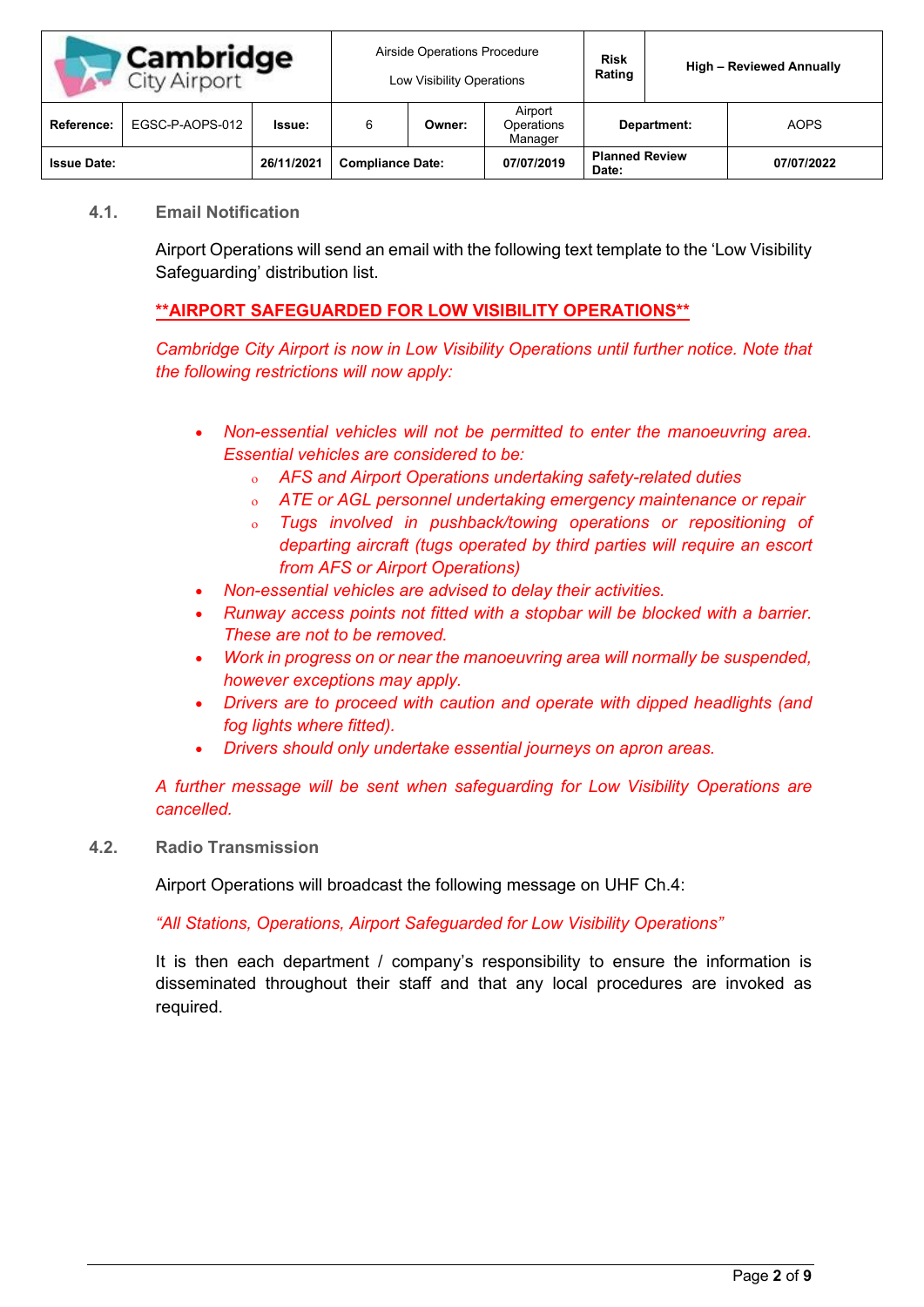| <b>Cambridge</b><br><b>City Airport</b> |                 | Airside Operations Procedure<br>Low Visibility Operations |                         |        | <b>Risk</b><br>Rating            | <b>High - Reviewed Annually</b> |  |             |
|-----------------------------------------|-----------------|-----------------------------------------------------------|-------------------------|--------|----------------------------------|---------------------------------|--|-------------|
| Reference:                              | EGSC-P-AOPS-012 | Issue:                                                    |                         | Owner: | Airport<br>Operations<br>Manager | Department:                     |  | <b>AOPS</b> |
| <b>Issue Date:</b>                      |                 | 26/11/2021                                                | <b>Compliance Date:</b> |        | 07/07/2019                       | <b>Planned Review</b><br>Date:  |  | 07/07/2022  |

# **5. METEOROLOGICAL CONDITIONS**

Several meteorological conditions have been set to define the restrictions needed when the visibility or cloud ceiling falls below different levels. They are as follows:

# **Normal Operations**

Visibility is sufficient for pilots to taxi and avoid collision with other traffic on taxiways and at intersections by visual reference and for ATC personnel to exercise control over all traffic on the basis of visual surveillance. Cloud ceiling <500ft but > 300ft.

# **Airfield Weather Safeguarding**

# **When: Runway Visual Range (RVR) Between 1500m and 1000m or cloud ceiling ≤300ft but > 200ft**.

Entering the safeguarding phase at this RVR provides time to prepare the aerodrome and in particular the manoeuvring area, in readiness for Low Visibility Operations. The safeguarding measures will ensure that at the point when LVOs are declared to be in force, all actions to protect aircraft operations have been put in place.

# **Visibility Condition 1 – Low Visibility Operations**

# **When: Runway Visual Range (RVR) < 1000m but greater than or equal to 400m and the cloud ceiling is less than or equal to 200ft**

Visibility is sufficient for pilots to taxi and avoid collision with other traffic on taxiways and at intersections by visual reference, but potentially insufficient for ATC to exercise control over all traffic on the basis of visual surveillance.

# **Visibility Condition 2 – Airfield closed, no movements**

### **When: RVR < 400m**

Visibility sufficient for the pilot to taxi but insufficient for the pilot to avoid collision with other traffic on taxiways and at intersections by visual reference, and insufficient for ATC to exercise control over all traffic on the basis of visual surveillance. For taxiing, this is normally taken as visibilities equivalent to an RVR of less than 400m but more than 75m.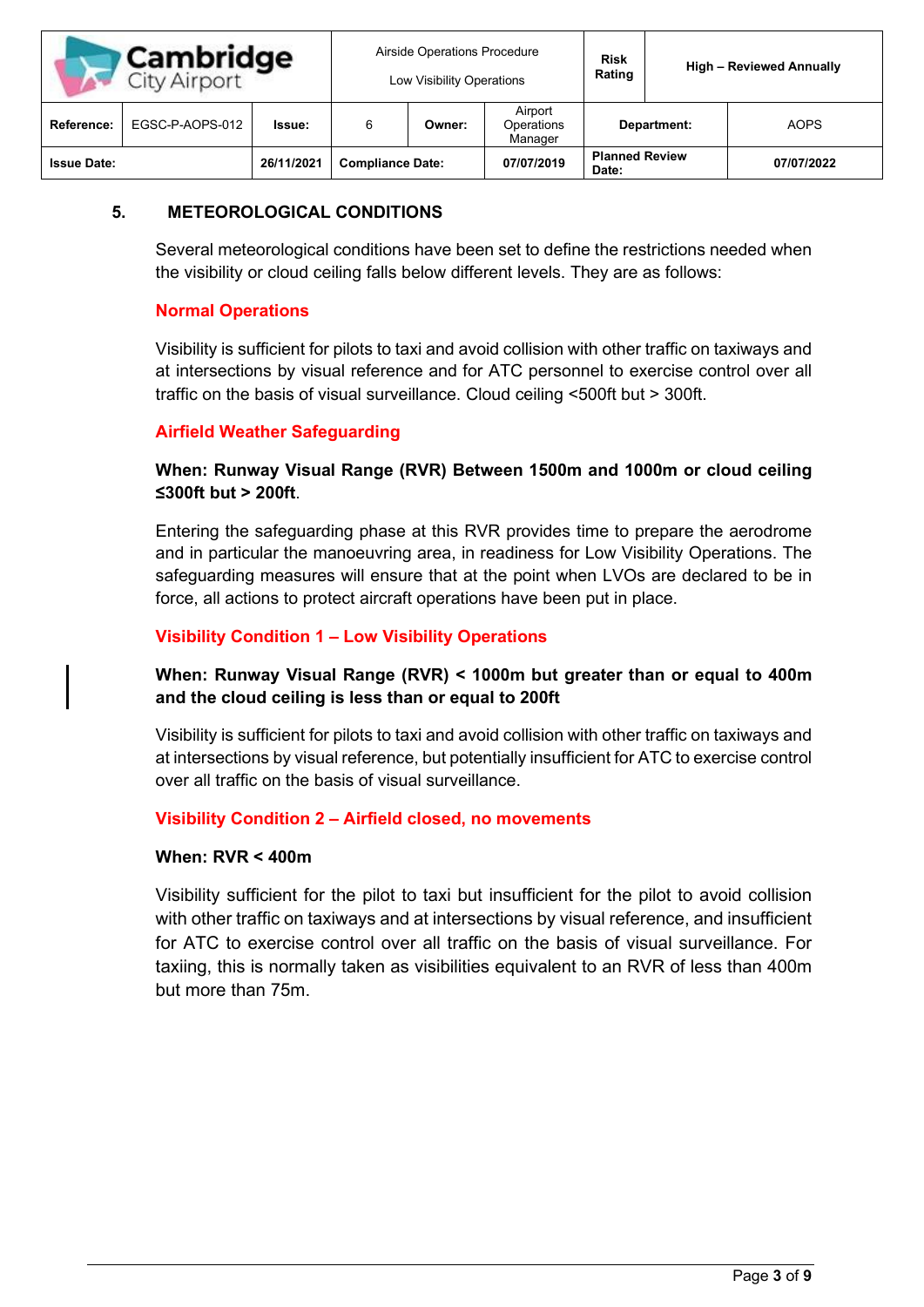| <b>Cambridge</b><br>City Airport |                 | Airside Operations Procedure<br>Low Visibility Operations |                         |        | <b>Risk</b><br>Rating            | <b>High - Reviewed Annually</b> |  |             |
|----------------------------------|-----------------|-----------------------------------------------------------|-------------------------|--------|----------------------------------|---------------------------------|--|-------------|
| <b>Reference:</b>                | EGSC-P-AOPS-012 | <b>Issue:</b>                                             |                         | Owner: | Airport<br>Operations<br>Manager | Department:                     |  | <b>AOPS</b> |
| <b>Issue Date:</b>               |                 | 26/11/2021                                                | <b>Compliance Date:</b> |        | 07/07/2019                       | <b>Planned Review</b><br>Date:  |  | 07/07/2022  |

# **6. SUMMARY OF LOW VISIBILITY SAFEGUARDING ACTIONS**

 $\overline{\phantom{a}}$ 

| <b>Visibility</b><br><b>Condition</b>                    | <b>RVR/Cloud</b><br>ceiling                                                                                               | <b>Safeguarding Actions</b>                                                                                                                                                                                                                                                                                                                                                                                                                                                                                                                                                                                                                                                                                                                                                                                                                                                                                                                                                                                                                                                                 | <b>Aircraft</b>      | <b>Vehicles</b>      | <b>Personnel</b>                              |
|----------------------------------------------------------|---------------------------------------------------------------------------------------------------------------------------|---------------------------------------------------------------------------------------------------------------------------------------------------------------------------------------------------------------------------------------------------------------------------------------------------------------------------------------------------------------------------------------------------------------------------------------------------------------------------------------------------------------------------------------------------------------------------------------------------------------------------------------------------------------------------------------------------------------------------------------------------------------------------------------------------------------------------------------------------------------------------------------------------------------------------------------------------------------------------------------------------------------------------------------------------------------------------------------------|----------------------|----------------------|-----------------------------------------------|
| <b>Normal</b><br><b>Operations</b>                       | $<$ 2000 $m$<br>≥1500m<br>Or<br>Cloud<br>ceiling<br><500ft but<br>$> 300$ ft<br>(and<br>expected to<br>reduce<br>further) | ATC will issue IRVR's and<br>advise Airport Operations<br>of the likelihood of<br>safeguarding required.<br>No further actions required                                                                                                                                                                                                                                                                                                                                                                                                                                                                                                                                                                                                                                                                                                                                                                                                                                                                                                                                                     | Normal<br>operations | Normal<br>operations | Normal<br>operations                          |
| <b>Airfield</b><br><b>Weather</b><br><b>Safeguarding</b> | < 1500<br>≥1000<br>Or<br>cloud<br>ceiling<br>≤300ft but<br>> 200 <sup>ft</sup>                                            | Inform ADM<br>$\bullet$<br>Safeguarding action is<br>required<br>• outine maintenance on<br>navigation aids to be<br>suspended. ILS critical<br>areas to be cleared of all<br>obstructions.<br>• Suspend the use of<br>Hotel 1 and Hotel 2 and<br>all helicopter training<br>areas<br>• Suspend the use of<br>RWY 05-23 grass<br>Instruct all non-essential<br>$\bullet$<br>vehicles and personnel<br>are to vacate the<br>manoeuvring area.<br>• Withdraw all aircraft,<br>vehicles and personnel<br>from the south side of<br>Runway 05-23 Main.<br>Taxiway J to be blocked<br>at the holding point,<br>Taxiway Lima to be<br>blocked at Lima 2.with<br>markers (and lights<br>provided when required).<br>The blocks that are<br>permanently placed on<br>the perimeter track just<br>to the east of crash gate<br>2 are to prevent access<br>to the south side of the<br>runway. A visual check<br>must be carried out to<br>ensure they are in place.<br>Suspend airside work in<br>progress in accordance<br>with individual works<br>permits.<br>Suspend use of the<br>Compass Base. | Normal<br>operations | Normal<br>Operations | Use of<br>pedestrian<br>walkways<br>permitted |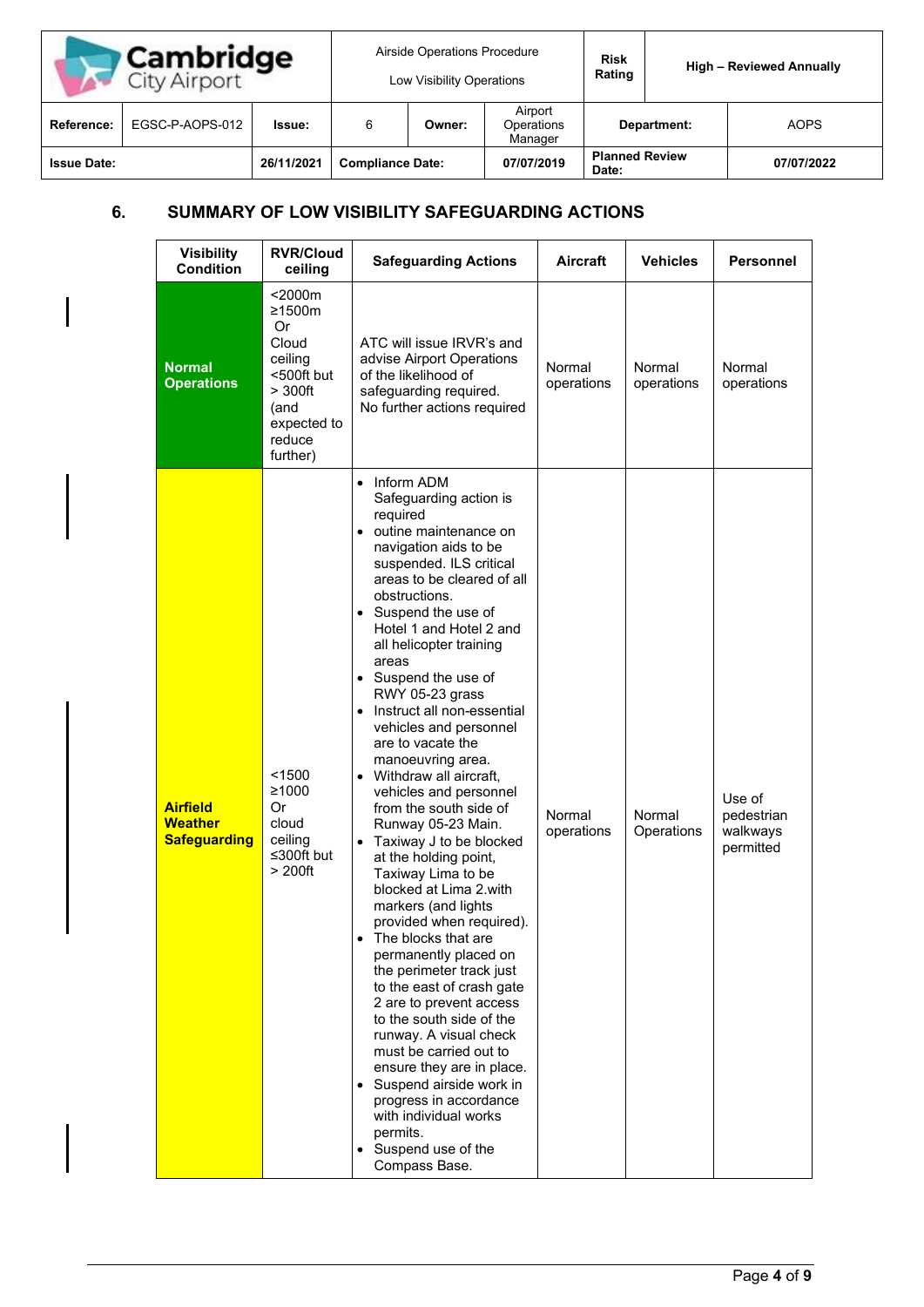| <b>Cambridge</b><br><b>City Airport</b> |                 | Airside Operations Procedure<br>Low Visibility Operations |                         |        | <b>Risk</b><br>Rating            |                                | <b>High - Reviewed Annually</b> |             |
|-----------------------------------------|-----------------|-----------------------------------------------------------|-------------------------|--------|----------------------------------|--------------------------------|---------------------------------|-------------|
| Reference:                              | EGSC-P-AOPS-012 | Issue:                                                    |                         | Owner: | Airport<br>Operations<br>Manager | Department:                    |                                 | <b>AOPS</b> |
| <b>Issue Date:</b>                      |                 | 26/11/2021                                                | <b>Compliance Date:</b> |        | 07/07/2019                       | <b>Planned Review</b><br>Date: |                                 | 07/07/2022  |

| <b>Visibility</b><br><b>Condition</b> | <b>RVR/Cloud</b><br>ceiling                          | <b>Safeguarding Actions</b>                                                                                                                                                                                                                                                                                                                                                                                                                                                                                                                                                                                                                                                                                                                                                                                                                                                                                                                                                                                                                                                                                   | Aircraft                                                                                                    | <b>Vehicles</b>               | <b>Personnel</b>                              |
|---------------------------------------|------------------------------------------------------|---------------------------------------------------------------------------------------------------------------------------------------------------------------------------------------------------------------------------------------------------------------------------------------------------------------------------------------------------------------------------------------------------------------------------------------------------------------------------------------------------------------------------------------------------------------------------------------------------------------------------------------------------------------------------------------------------------------------------------------------------------------------------------------------------------------------------------------------------------------------------------------------------------------------------------------------------------------------------------------------------------------------------------------------------------------------------------------------------------------|-------------------------------------------------------------------------------------------------------------|-------------------------------|-----------------------------------------------|
|                                       |                                                      | • All aircraft ground<br>running outside the GRE<br>suspended.<br>• Broadcast "Airport<br>Safeguarded" on the<br><b>GMC</b> channel                                                                                                                                                                                                                                                                                                                                                                                                                                                                                                                                                                                                                                                                                                                                                                                                                                                                                                                                                                           |                                                                                                             |                               |                                               |
| LVO <sub>1</sub>                      | < 1000m<br>≥400m<br>Or<br>Cloud<br>Ceiling<br>≤200ft | • Ensure that an<br>authorised vehicle<br>carries out runway<br>inspection prior to<br>aircraft departure or<br>landing.<br>• Broadcast "Low Visibility<br>Operations in force" on<br>the GMC channel.<br>• Report "Low Visibility<br>Operations in force" on<br>the ATIS.<br>• APP - shall not permit an<br>aircraft to leave the IAF<br>and commence an<br>instrument approach<br>until:<br>A previous arrival has<br>$\bullet$<br>landed and is<br>continuously visible to<br>ADI or has reported<br>on stand<br>vacated the runway.<br>Or until a departing<br>aircraft has reported,<br>or is observed to be<br>airborne.<br>Direct or self-<br>٠<br>positioning<br>approaches avoiding<br>the IAFs are not<br>permitted.<br>• APS - shall not permit an<br>aircraft making an<br>instrument approach to<br>establish at less than 8<br>track miles from<br>touchdown until:<br>Any previous arrival<br>$\bullet$<br>has landed and is<br>continuously visible to<br>ADI or has reported<br>on stand<br>Or until a departing<br>$\bullet$<br>aircraft has reported,<br>or is observed to be<br>airborne. | One<br>aircraft<br>ground<br>movement<br>at a time,<br>'follow-me<br>vehicle at<br><b>ATC</b><br>discretion | Free-<br>ranging<br>suspended | Use of<br>pedestrian<br>walkways<br>permitted |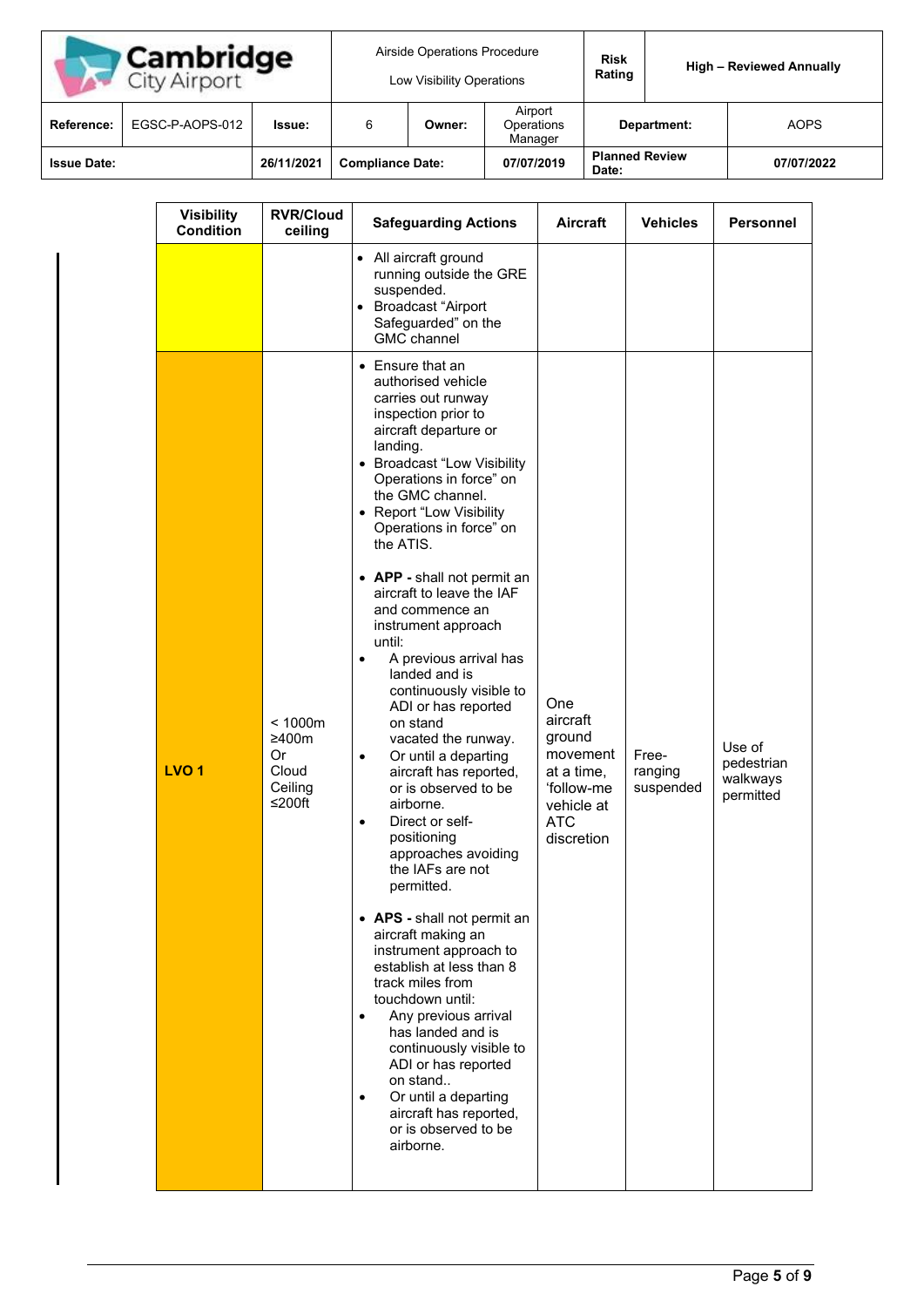| <b>Cambridge</b><br>City Airport |                 | Airside Operations Procedure<br>Low Visibility Operations |                         |        | <b>Risk</b><br>Rating            | <b>High - Reviewed Annually</b> |  |             |
|----------------------------------|-----------------|-----------------------------------------------------------|-------------------------|--------|----------------------------------|---------------------------------|--|-------------|
| Reference:                       | EGSC-P-AOPS-012 | Issue:                                                    | 6                       | Owner: | Airport<br>Operations<br>Manager | Department:                     |  | <b>AOPS</b> |
| <b>Issue Date:</b>               |                 | 26/11/2021                                                | <b>Compliance Date:</b> |        | 07/07/2019                       | <b>Planned Review</b><br>Date:  |  | 07/07/2022  |

| <b>Visibility</b><br><b>Condition</b> | <b>RVR/Cloud</b><br>ceiling | <b>Safeguarding Actions</b>                                                                                                                                                              | Aircraft | <b>Vehicles</b>               | <b>Personnel</b>                                                                         |
|---------------------------------------|-----------------------------|------------------------------------------------------------------------------------------------------------------------------------------------------------------------------------------|----------|-------------------------------|------------------------------------------------------------------------------------------|
|                                       |                             | ATC will switch on the<br>standby generator when<br>the RVR reaches 800m.<br>All vehicle 'free ranging'<br>$\bullet$<br>suspended.<br>Use of the compass<br>$\bullet$<br>base suspended. |          |                               |                                                                                          |
| LVO <sub>2</sub>                      | < 400m                      | • No arrivals or<br>departures.<br>• Turn all Airport Traffic<br>Lights to RED.<br>• GRE use suspended                                                                                   | N/A      | Free-<br>ranging<br>suspended | Use of<br>pedestrian<br>walkways<br>crossing the<br>manoeuvring<br>area is<br>restricted |

\* Note: The UK AIP EGSC AD.2.20 para 6 (a) states "Departure restriction – No departures permitted below 400m RVR"

### **7. AIRFIELD WEATHER SAFEGUARDING**

The airport safeguarding process is designed to begin early before visibility conditions or the cloud ceiling worsen to a point where ATC can no longer exercise visual control over the manoeuvring area. It is a series of actions to provide extra protection at entrances to runways and taxiways, such that if or when visibility reduces to a much lower value, the risk of a runway or taxiway incursion is not increased. By protecting the manoeuvring area in this manner, it should be possible to exclude unauthorised personnel who will not be aware of ATC procedures.

ATC are responsible for the instigation and cessation of LVOs. ATC procedures are contained within MATS Part 2. Airside operators will be informed when 'airport safeguarding' for low visibility operations has commenced, and again when the safeguarding has ceased. Safeguarding will result in ATC and Airport Operations implementing extra control measures to ensure the safety of aircraft and vehicle movements during low visibility conditions.

#### **7.1 Actions by Air Traffic Control**

The following safeguarding actions will be completed or initiated by ATC:

- Phone Airport Operations to request initiation of safeguarding actions.
- Withdraw H1, H2 and all other helicopter training areas from use.
- Withdraw the use of 05/23 Grass Runway.
- Withdraw all vehicles and personnel involved in construction, maintenance and other non-essential activities on, or in the immediate vicinity of the **manoeuvring area** (subject to further safety risk assessment and permit to work instructions).
- Suspend routine maintenance on visual and non-visual aids.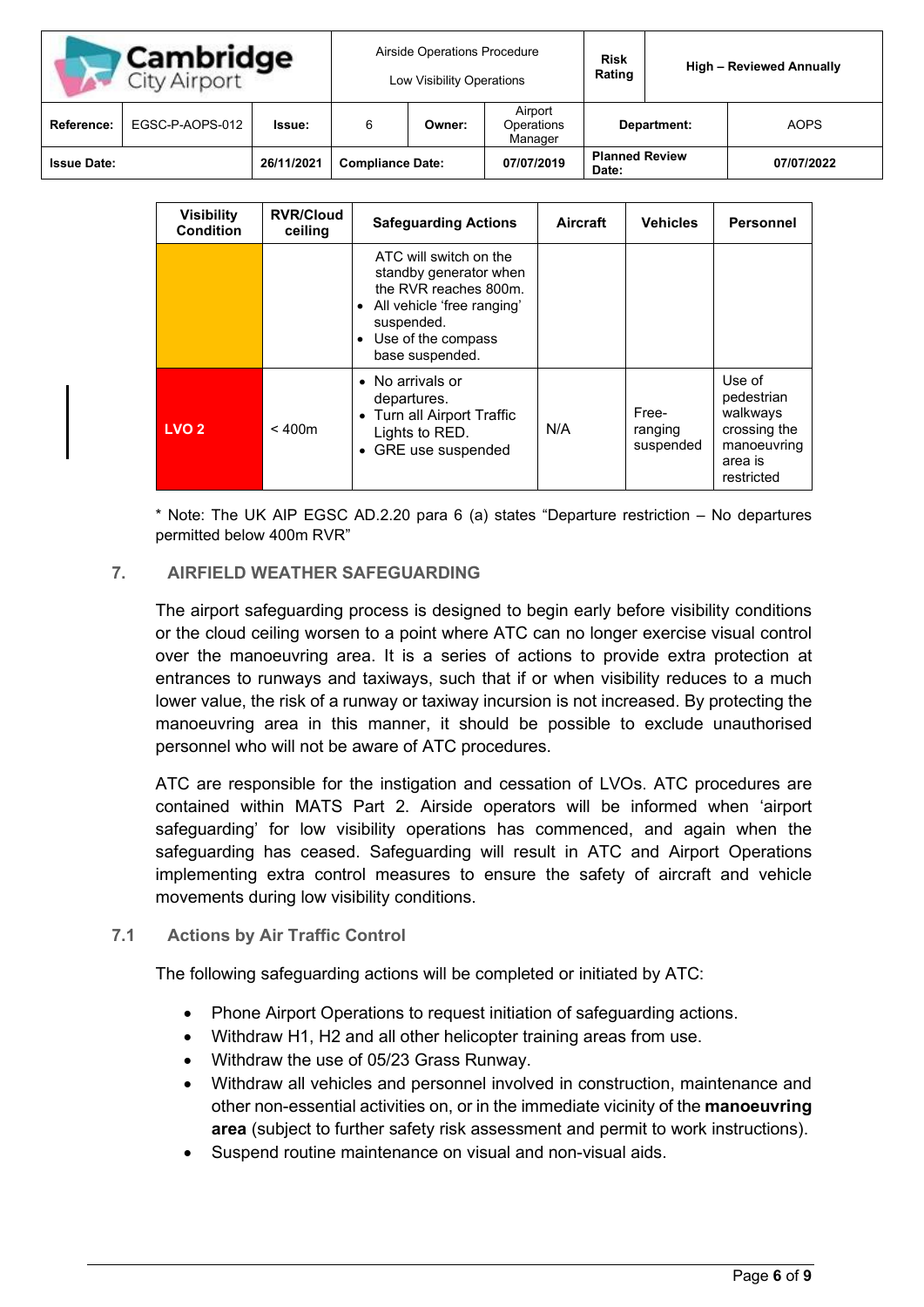| <b>Cambridge</b><br><b>City Airport</b> |                 | Airside Operations Procedure<br>Low Visibility Operations |                         |        | <b>Risk</b><br>Rating            | <b>High - Reviewed Annually</b> |  |             |
|-----------------------------------------|-----------------|-----------------------------------------------------------|-------------------------|--------|----------------------------------|---------------------------------|--|-------------|
| <b>Reference:</b>                       | EGSC-P-AOPS-012 | Issue:                                                    |                         | Owner: | Airport<br>Operations<br>Manager | Department:                     |  | <b>AOPS</b> |
| <b>Issue Date:</b>                      |                 | 26/11/2021                                                | <b>Compliance Date:</b> |        | 07/07/2019                       | <b>Planned Review</b><br>Date:  |  | 07/07/2022  |

When advised by Airport Operations that all safeguarding actions are complete, broadcast to all stations on UHF Ch.1 "Airport Safeguarded".

# **7.2 Actions by Airport Operations**

The following safeguarding actions will be completed by Airport Operations:

- Distribute an email to the low visibility safeguarding distribution list when the airport enters low visibility operations.
- Phone call to the Airport Fire Service (AFS), fuel department, FBO and facilities to advise them of low visibility safeguarding.
- Block off the following vehicle or aircraft routes, in the following order (see map at Appendix C);
	- o Holding point Juliet, with cones
	- o Holding point Lima Two with cones
	- o Crash gate 2 runway access road with cones
- Suspend airside work in progress in accordance with the permit restrictions.
- Ensure staff are available to complete additional airfield surface and lighting inspections at the request of ATC.
- Ensure staff are available to provide a follow-me service at the request of ATC.
- Advise ATC when the above safeguarding actions are complete.

# **8. FURTHER RESTRICTIONS VISIBILITY CONDITION 1**

- The AFS will go on weather standby at the Fire Station for aircraft movements as requested by ATC.
- Airport Operations will complete a runway inspection prior to an aircraft movement at the request of ATC.
- ATC to restrict aircraft movements in accordance with MATS Part 2.
- Airport Operations will provide a follow-me / leader escort at ATC request in accordance with Table 6
- Free Ranging suspended

# **9. FURTHER RESTRICTIONS VISIBILITY CONDITION 2**

- No aircraft departures will be permitted when RVR falls below 400m.
- Airport Operations to contact FBO and flight training organisations, to advise use of the pedestrian walkways crossing taxiway Alpha is not permitted.

# **10. RESTRICTIONS**

**10.1 Work in Progress**

Shall be in accordance with the issued work permit.

ATC shall be kept informed of decisions made and control measures put in place.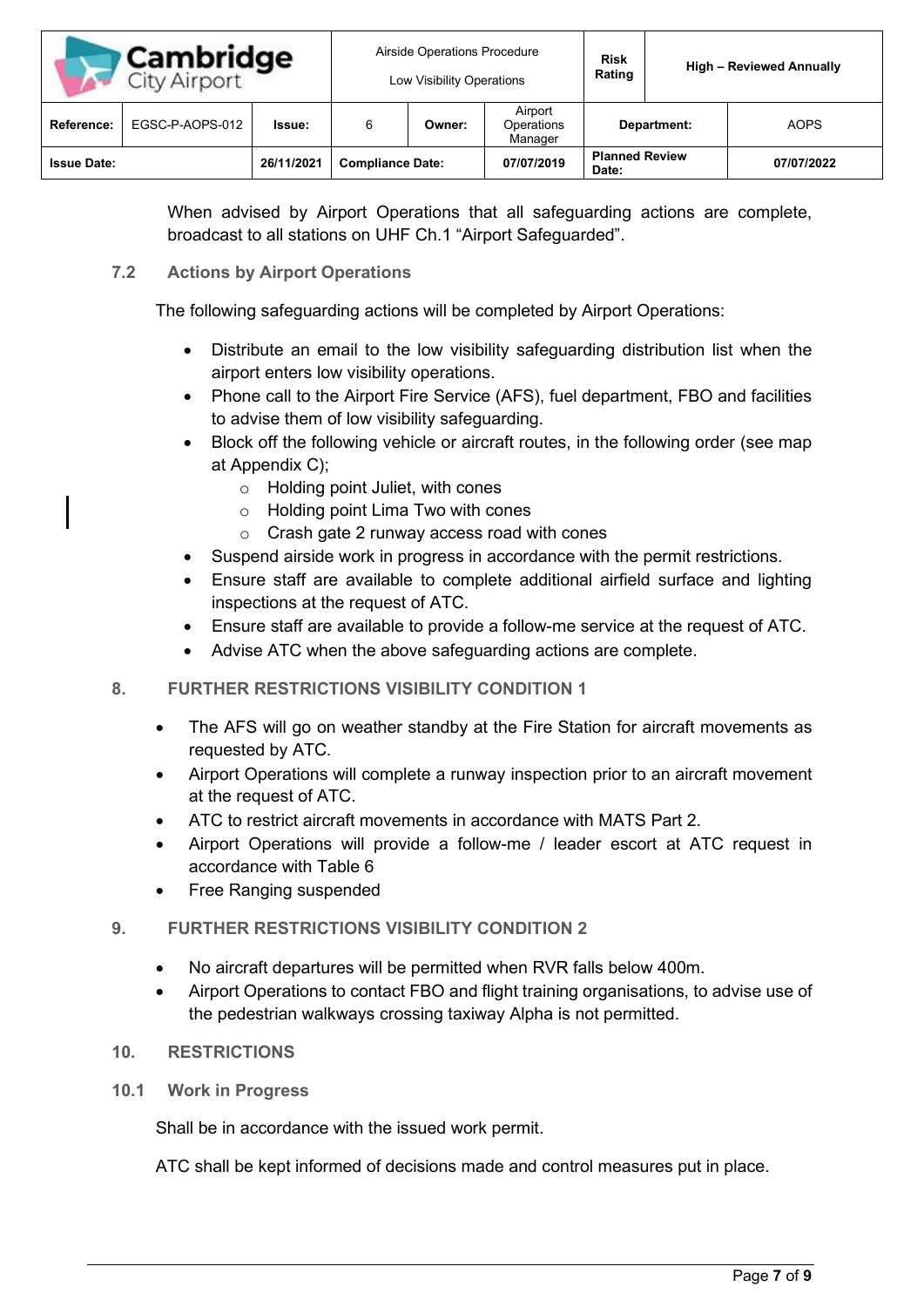| <b>Cambridge</b><br><b>City Airport</b> |                 | Airside Operations Procedure<br>Low Visibility Operations |                         |        | <b>Risk</b><br>Rating            |                                | <b>High - Reviewed Annually</b> |             |
|-----------------------------------------|-----------------|-----------------------------------------------------------|-------------------------|--------|----------------------------------|--------------------------------|---------------------------------|-------------|
| Reference:                              | EGSC-P-AOPS-012 | Issue:                                                    |                         | Owner: | Airport<br>Operations<br>Manager | Department:                    |                                 | <b>AOPS</b> |
| <b>Issue Date:</b>                      |                 | 26/11/2021                                                | <b>Compliance Date:</b> |        | 07/07/2019                       | <b>Planned Review</b><br>Date: |                                 | 07/07/2022  |

**Considerations should include the proximity to the runway, other weather conditions, light levels, the meteorological condition and the need to provide a continuous escort who can liaise with ATC.**

### **10.2 Wildlife Control**

As congregations of birds are difficult for both ATC and pilots to observe in low visibility conditions, wildlife control operations need not be suspended or reduced during low visibility operations. Wildlife control staff are the eyes of ATC on the ground and shall report any hazardous bird activity to ATC, so that they can take appropriate action.

# **11. AIRPORT FIRE SERVICE ACCIDENT SEARCH PROCEDURES DURING LOW VISIBILITY**

The airfield is divided into six geographically defined areas, designated by letters A - F. A systematic search of each of these areas will be carried out by the AFS as shown on the airfield map below at Appendix A.

If the accident site is not visible to ATC, the ADI ATCO will direct the AFS to the most likely area as detailed in the Airport Emergency Plan.

## **12. CANCELLATION OF LOW VISIBILITY OPERATIONS**

Restrictions and safeguarding for LVOs will be removed by ATC when the RVR or meteorological visibility is 1500m and the forecast indicates that the figure will continue rising. ATC will advise Airport Operations by phone that 'Airport Safeguarding' is cancelled, so that all barriers and other safeguarding measures can be removed. Once complete, Airport Operations will send a cancellation message to all departments by email, and phone the AFS, fuel department, FBO and facilities. Airport Operations will make another broadcast on UHF Ch.4.

Email cancellation message:

# **\*\*AIRPORT SAFEGUARDING FOR LOW VISIBILITY OPERATIONS CANCELLED\*\***

# *Cambridge City Airport is no longer in Low Visibility Operations. Associated operating restrictions no longer apply.*

Radio broadcast cancellation message:

*"All Stations, Operations, Airport Safeguarding for Low Visibility Operations cancelled"*